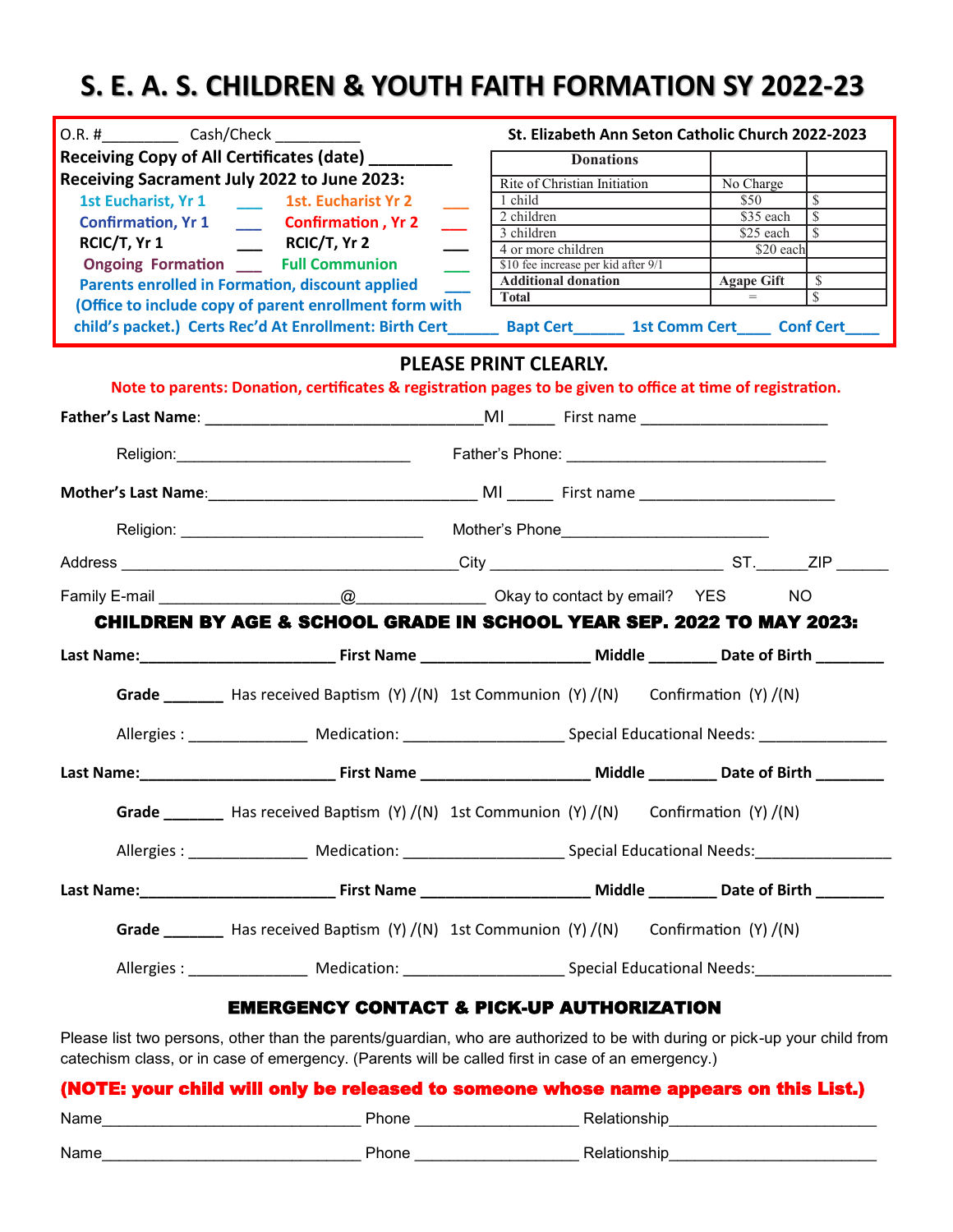PERMISSION WAIVER AND RELEASE & CONSENT FOR TREATMENT FORM FOR PARISH/SCHOOL ACTIVITY/EVENT DIOCESE OF MONTEREY

To the Parent/legal guardian: This is an agreement releasing the sponsoring parish/school before, during and after the activity/event. This form is also authorization for the adult supervisor to consent to any medical care needed by the minor, if the situation should arise.

also known as the DIOCESE OF MONTEREY, which will be referred to as the DIOCESE OF MONTEREY throughout This agreement releases the DIOCESE OF MONTEREY PARISH & SCHOOL OPERATING CORPORATION this document, from any claims that the parent/guardian may have against the DIOCESE OF MONTEREY.

Adivity Frent: Catechism at St. Elizabeth Ann Seton Catholic Church, Los Osos

Starting Date: October 2022-June 2023

Parents are to provide transportation to and from catechism. Mode of Transportation: (name of parent or legal guardian) parent or legal guardian of

child/ren to cooperate and conform with directions, instructions and rules established by the chaperones, parish, school (name of child/ren) hereby give my permission for my child/ren to participate in the youth activity named above. I agree to direct my or diocesan personnel responsible for the above mentioned youth activity. In exchange for permitting my child/ren to participate in the above named activity, to the extent permitted by law, waive all claims for damages which I may have, or which may hereafter accrue to me or my child/ren against the DIOCESE OF MONTEREY, for death, personal injuries, and losses or injuries to property, real or personal, caused by or arising out of the above named activity/event. It is further understood and agreed that this agreement, waiver and release is to be binding on my successors, heirs and assigns.

In addition, to the extent permitted by law, I release and discharge in advance the DIOCESE OF MONTEREY and its officers, agents, employees, from any and all liability relating to the above named activity.

I agree and understand that transportation may be provided in such form and at the discretion of the DIOCESE OF MONTEREY.

My childrien is/are physically fit and capable of participation in this event.<br>I authorize a representative of the DIOCESE OF MONTEREY into whose care the above named minor/s has been entrusted, to consent to and permit any and all necessary medical services for my childrien to be rendered to him/her under the general or special supervision and upon the advice of a physician and surgeon licensed under the provisions of the California Medical Practice Act, to consent to and permit any x-ray examination, anesthetic, dental or surgical diagnosis or treatment and hospital care rendered to my child/ren by a dentist licensed under the provisions of the Dental Practice Act. I hereby give the representative of THE DIOCESE OF MONTEREY permission to use his/her<br>judgment in obtaining medical services. I agree if medical services are required for my children, THE DIOCESE O MONTEREY will not be responsible for any medical expenses.

It is understood that this authorization is given in advance of any specific diagnosis, treatment or hospital care being required but is given to provide authority and power on the part of the above-mentioned dioossan representative to give specific consent to any and all such diagnosis, treatment or hospital care that the above mentioned physician in the exercise of his/her best judgment may deem advisable.

I hereby authorize any hospital which has provided treatment to the above named minor/s pursuant to the provisions of Family Code section 6910 to surrender physical custody of such minor/s to the diocesan representative upon the completion of treatment. This authorization is given pursuant to Health and Safety Code section 1283.

This authorization shall be in effect during all time that my children islare under the supervision of THE DIOCESE OF MONTEREY for the above mentioned event and shall remain effective until the minori's returns from the<br>event and islare no longer under the supervision of the DIOCESE OF MONTEREY.

## \*\*\*\*\*\*\*\*\*\*\*\*\*\*\*

I have discussed the above with my child/ren and he/she is aware of and understand the and dangers that are or may be involved. I, the undersigned, have read this release and This waiver and release form is signed in order to participate in the above named event for my child/ren's own personal enjoyment and benefit and is done freely with full knowledge of the risk understand all of its terms. I execute this voluntarily and with full knowledge of its significance. mportance of following all rules set out by the supervisor(s).

**Signature of Parent/Guardian:** 

Date:

## Please provide the following:

| Child's Name:                                                                                                                                                 |                            |  |
|---------------------------------------------------------------------------------------------------------------------------------------------------------------|----------------------------|--|
| Date of Birth:                                                                                                                                                | Male <sup>D</sup> Female   |  |
| Child's Name:                                                                                                                                                 |                            |  |
| Date of Birth:                                                                                                                                                | Male <sup>D</sup> Female D |  |
| Child's Name:                                                                                                                                                 |                            |  |
| Date of Birth:                                                                                                                                                | Male <sup>D</sup> Female D |  |
| Allergies (foods, drugs, insects, etc.)                                                                                                                       |                            |  |
| Medications (name, dosage, reason)                                                                                                                            |                            |  |
| Other information (injuries) or special health/physical conditions:                                                                                           |                            |  |
| Insurance Carrier (Dependent Coverage):<br>Insurance Information:                                                                                             |                            |  |
| Policy Number:<br>Name of Policy Holder:                                                                                                                      |                            |  |
| Persons Authorized to Pick-Up Children:                                                                                                                       |                            |  |
| Phone:<br>Name:                                                                                                                                               |                            |  |
| Phone:<br>Name:                                                                                                                                               |                            |  |
| Ω<br>My Child may drive him/herself home from this program.<br>Д<br>My Child/ren may walk home from this program.<br>My Child requires a Child Safety Seat. O |                            |  |
| Person(s) to notify in case of an emergency:                                                                                                                  |                            |  |
| Name:                                                                                                                                                         |                            |  |
| Evening Phone Number(s)<br>Day Phone Number(s)                                                                                                                |                            |  |
| Name:                                                                                                                                                         |                            |  |
| Evening Phone Number(s)<br>Day Phone Number(s)                                                                                                                |                            |  |
| Phone Number:<br>Child/ren's Doctor:                                                                                                                          |                            |  |
| Phone Number:<br><b>Child/ren's Dentist:</b>                                                                                                                  |                            |  |